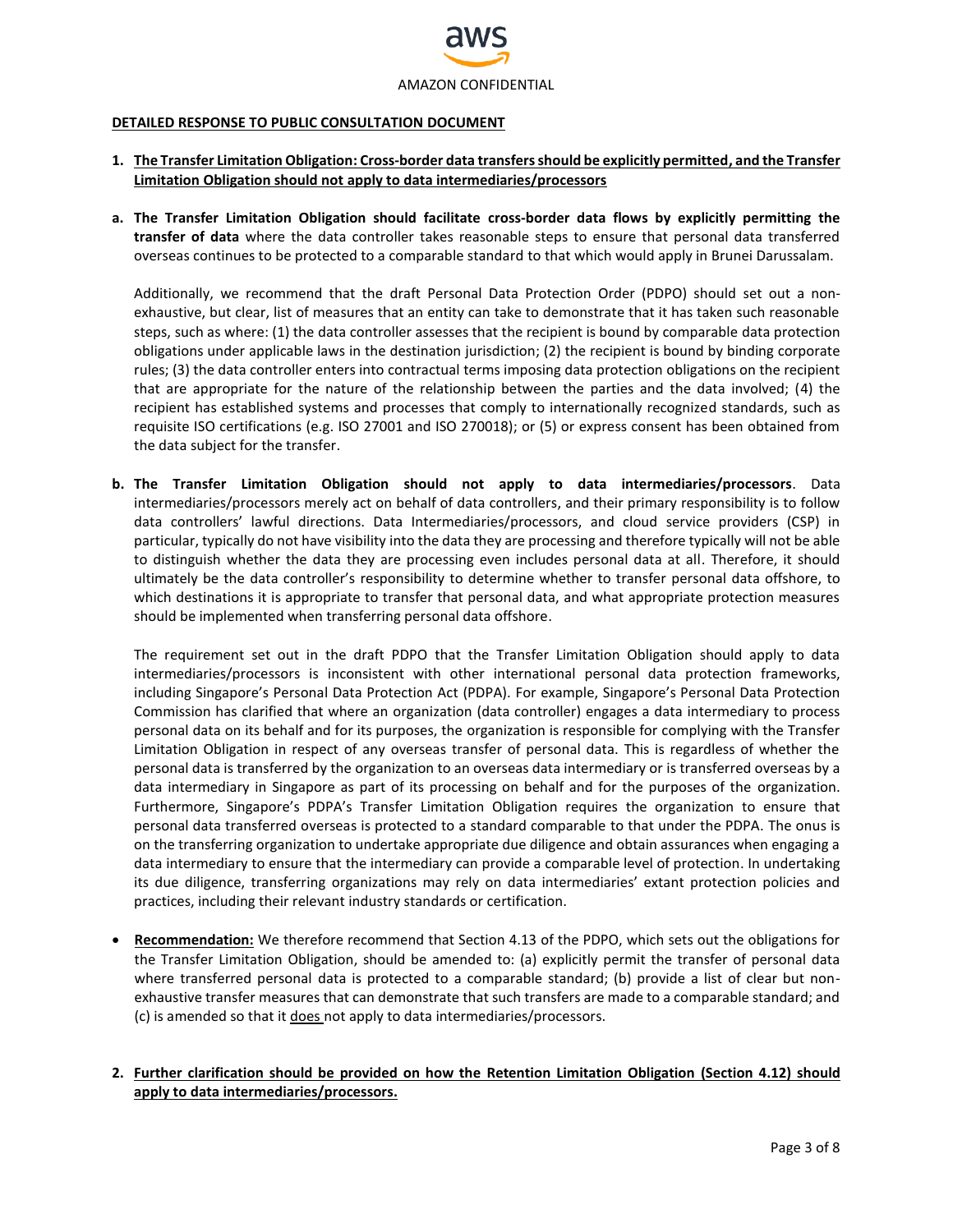

The PDPO should make clear that in circumstances where a data processor/intermediary (for example, a CSP) could not reasonably know: (1) the purpose for which personal data is processed; and/or (2) whether the personal data is still necessary for that purpose, then the data controller should remain primarily responsible for the Retention Limitation Obligation. This is because the data intermediary/processor ordinarily would not know the purpose for which the data was collected, and whether it is necessary to retain the data for that purpose. Only the organization (or data controller) can determine this.

Therefore, a data intermediary/processor should primarily be held responsible for complying with the lawful instructions of a data controller and should only be subject to the Retention Limitation Obligation insofar as a data intermediary/processor is required to securely delete personal data processed for a data controller once the data intermediary/processor's relationship with the data controller ends.

 **Recommendation:** For the reasons stated above, we recommend that Section 4.12 of the PDPO be amended to clarify that data intermediaries/processors should only be subject to the Retention Limitation Obligation in relation to their responsibility to securely delete personal data processed for a data controller once the data intermediary/processor's relationship with the data controller ends.

### **3. The Data Breach Notification (DBN) Obligation should not apply to data processors/intermediaries but should more clearly define when the DBN is triggered.**

AWS recognizes that the DBN obligation will strengthen protection of individuals and accountability of organizations for the personal data in their care. We note that Section 4.14.4 of the PDPO states that the Responsible Authority will take a risk-based approach and impose a threshold for notification. To achieve this, we recommend that the law provides further clarity on the materiality threshold for triggering the DBN obligation. The consultation document suggests that data processors will need to notify the Responsible Authority of personal data breaches, but this is inconsistent with the DBN regimes elsewhere in the world. Other frameworks such as the European Union (EU)'s General Data Protection Regulation (GDPR), Singapore's PDPA, and Australia's Privacy Act uniformly place the obligation on the data controller to notify the regulator and individuals of any personal data breaches. We recommend **that only data controllers are required to notify the Responsible Authority or individuals of a "notifiable data breach."** Our specific responses below on both these issues are below:

- **Recommendation: Revise Section 4.14 of the PDPO to make clear that data intermediaries are not required to notify the Commission or individuals of a "notifiable data breach."** Instead, the data controller should remain responsible for assessing whether a personal data breach constitutes a "notifiable data breach" and notify the Responsible Authority and/or individuals, as the case may be. This is because data intermediaries/processors may not have visibility over the content of data controllers. This means that such processors would not be able to distinguish between an intentional movement of data or a security incident, let alone whether a data breach involves personal data. Finally, data intermediaries/processors do not have direct relationships with the data subject and would therefore not be able to meaningfully or effectively communicate matters relating to a personal data breach with them. Instead, data intermediaries/processors should instead have the responsibility to notify controllers of confirmed data breaches, in a reasonable timeframe, given the specific circumstances, and in accordance with their contractual agreements. Therefore, we recommend that the Section 3.7.1(d) of the PDPO should be deleted in order to remove the DBN obligation from the list of obligations applicable to data processors/intermediaries.
- **Recommendation: Revise the definition of "data breach" to link it clearly to when a security incident has actually occurred.** Under the current formulation of the definition of a "data breach", the requirement to notify the Responsible Authority of a data breach is not tied to a security incident. Rather, the phrases "likely to result" and "likely to be" in limbs (a) and (b) of the obligation could be interpreted to capture *potential* data breaches which have not transpired. This is inconsistent with other DBN regimes such as the EU GDPR, which defines a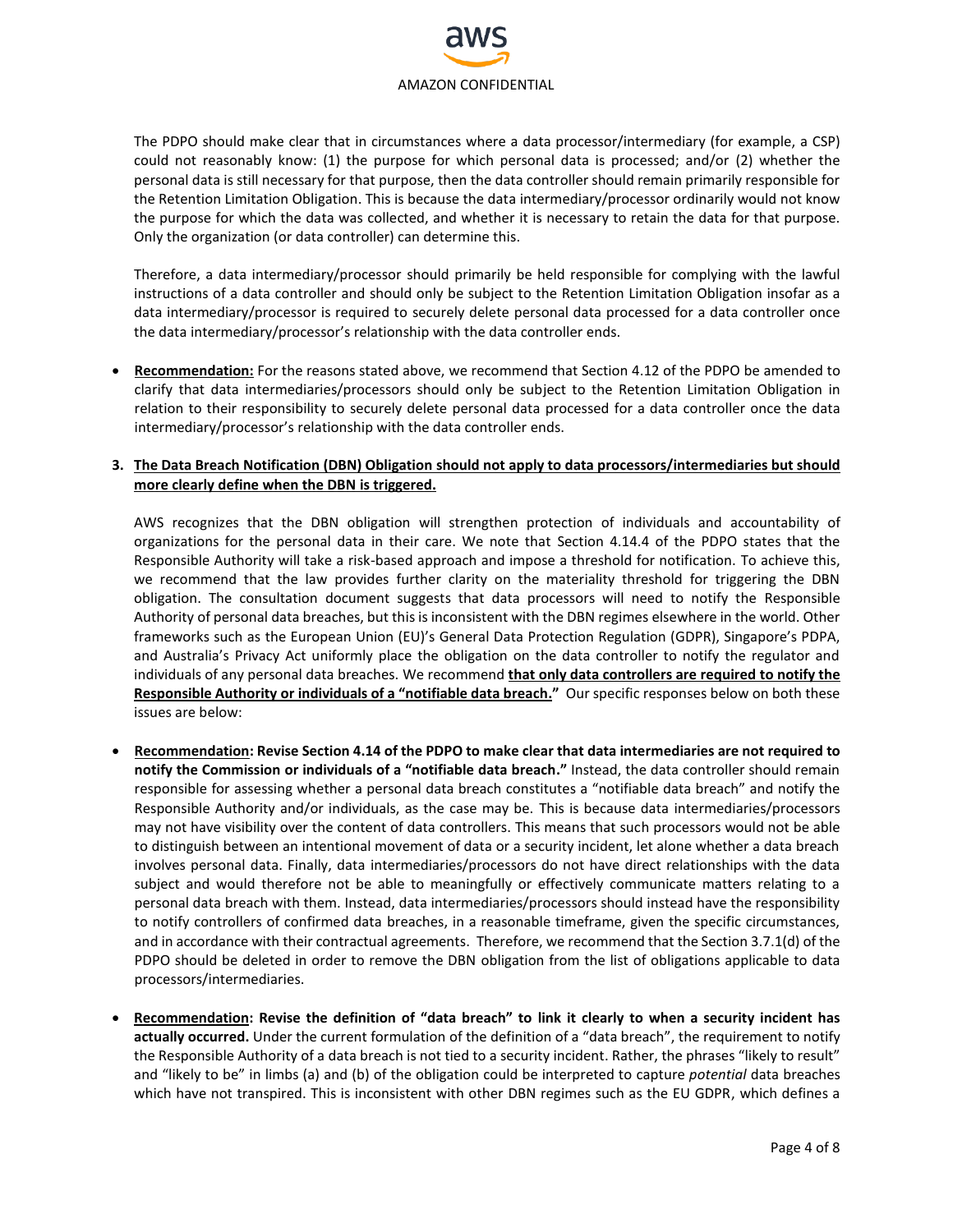

personal data breach as "a breach of security leading to the accidental or unlawful destruction, loss, alteration, unauthorized disclosure of, or access to, personal data transmitted, stored or otherwise processed."

Linking a data breach to a security incident means that organizations can create effective mechanisms to constantly monitor threats, detect security failures, and trigger investigations. By requiring organizations, to notify the Responsible Authority of potential data incidents, the current formulation will likely require organizations to divert resources away from investigating an incident and curtailing its impact while also potentially leading to over-notification, causing "notification fatigue." This issue is addressed in the GDPR definition, which captures only actual unauthorized or unlawful processing. We recommend that the definition of "data breach" should be revised to be more consistent with international practices. AITI could also consider further clarifying organizations' obligations by adopting the EU GDPR definition.

 **Recommendation: Incorporate a "materiality" standard of "significant harm" before a DBN is required under Section 4.14.1 of the PDPO and exempt notification when the risk of harm has been effectively mitigated.** We recommend that the threshold for notifying data subjects and/or data protection authorities should be tied to unauthorized disclosure of, or access to, personal data that may cause material risk of harm (e.g., a material risk of identity theft or economic loss to the data subjects). Providing more clarity around "a risk-based approach" by incorporating a "materiality" standard is necessary, as it will ensure that notifications, made to regulators or data subjects only pertain to breaches that require their greatest attention and expedient mitigation. Without such a threshold, numerous immaterial notices will be issued resulting in "notification fatigue." This would in turn lead to inconvenience for data subjects, increase in administrative costs and burden for the regulator, and most importantly result in a very real possibility that data subjects and regulators will fail to take appropriate action in response to notifications that indicate a real risk of harm.

Additionally, the GDPR and other DBN regimes around the world recognize that there should be reasonable exceptions where a notification obligation would not be triggered by a personal data breach, because the risk of harm has been effectively mitigated. We recommend that the PDPO also includes such exceptions. Article 34 of the GDPR also recognizes that notification to individuals should not be required if organizations have taken subsequent measures to address the risk.

Therefore, a "materiality" standard is necessary to ensure that regulators or data subjects are notified of breaches that require their greatest attention and expedient mitigation. Additionally, the PDPO should also explicitly exempt the obligation to notify the data subject and/or the data protection authority in scenarios where the risk of harm arising from a personal data breach has been effectively mitigated.

We also recommend that reporting the breach should only occur after the organization has had a reasonable period of time to investigate and confirm a breach.

 **Recommendation: Clarify the requirement for organizations to notify affected individuals "on or after notifying the Responsible Authority."** We recommend that the requirements should be amended to state that the "organization is required to notify affected individuals **without undue delay** after notifying the Responsible Authority."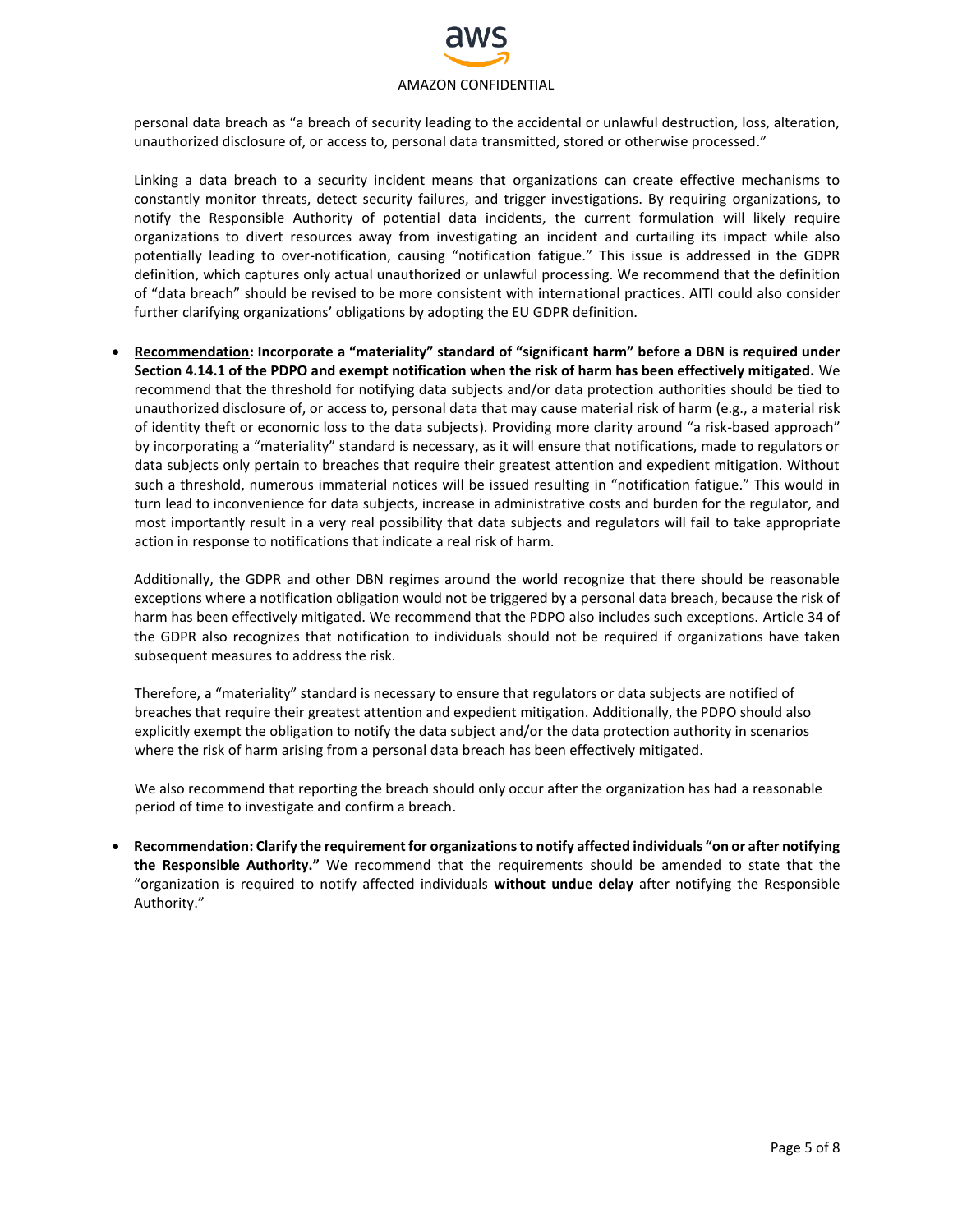

## **4. The Access and Portability Rights: Access and Portability Rights should be streamlined and should exclude useractivity data.**

In general, the right to access personal data is an important consumer right as it plays a central role in enabling individuals to exercise further rights, such as correction and portability. The information covered by the right to access could include the personal data collected itself, information about the processing purposes, and the way in which the data may be disclosed.

The PDPO recognizes that there may be circumstances under which a data controller can "reject" a data access request of an individual. In other jurisdictions such as Singapore, the data protection authorities have clarified that "(Organizations) are not required to provide access if the burden or expense of providing access would be unreasonable to the organization or disproportionate to the individual's interest or if the request is otherwise frivolous or vexatious." 1

In order for Brunei to balance (1) the need to allow individuals to exercise their right to access data effectively and (2) the costs to companies of complying with over-broad or frivolous access requests, we recommend that the right to access should be clearly scoped and should not extend to cover vague categories of data, such as user-activity data. User activity data could include extremely broad categories of data and metadata, including information related to the functioning of services, data about an individual's interaction with e-services, among others. Many of these types of data would not be meaningful or valuable to individuals with regard to exercise of further rights. However, if individuals requested such data, such requests would be very costly for data controllers to collate and provide as they would cover very broad data sets, including all user-activity data related to transactions made with the organization.

Additionally, as user-activity data is often unstructured data, there could be significant privacy risks to other individuals whose data may incidentally be reflected in that "user-activity" data. We therefore recommend that user-activity data should excluded from the Access Obligation.

Furthermore, user-activity data could be generated from the use of proprietary tools or features. Therefore, requiring organizations to release this data to individuals could present risks for confidentiality of commerciallysensitive information or trade secrets. Such requirements could, in turn, chill innovation and render Brunei a less attractive location for data processing if a data access request could inevitably result in a disclosure of commercially sensitive information.

If Brunei intends to continue including "user-activity" data in the data access requirements, we recommend that the following categories of data should be excluded:

- (a) data that provide no clear value to individuals' ability to switch providers, and/or take time for organizations to process, including (1) user activity data generated from the use of proprietary tools or features, (2) usergenerated content (such as voice recordings, videos, images, customer reviews and feedback), and (3) unstructured data;
- (b) data that identifies another individual, unless the other individual has provided their consent for the data to be shared for such purpose.

 $\overline{\phantom{a}}$ 

<sup>1</sup> https://www.pdpc.gov.sg/-/media/Files/PDPC/PDF-Files/Advisory-Guidelines/AG-on-Key-Concepts/Advisory-Guidelines-on-Key-Concepts-in-the-PDPA-1-Feb-2021.pdf?la=en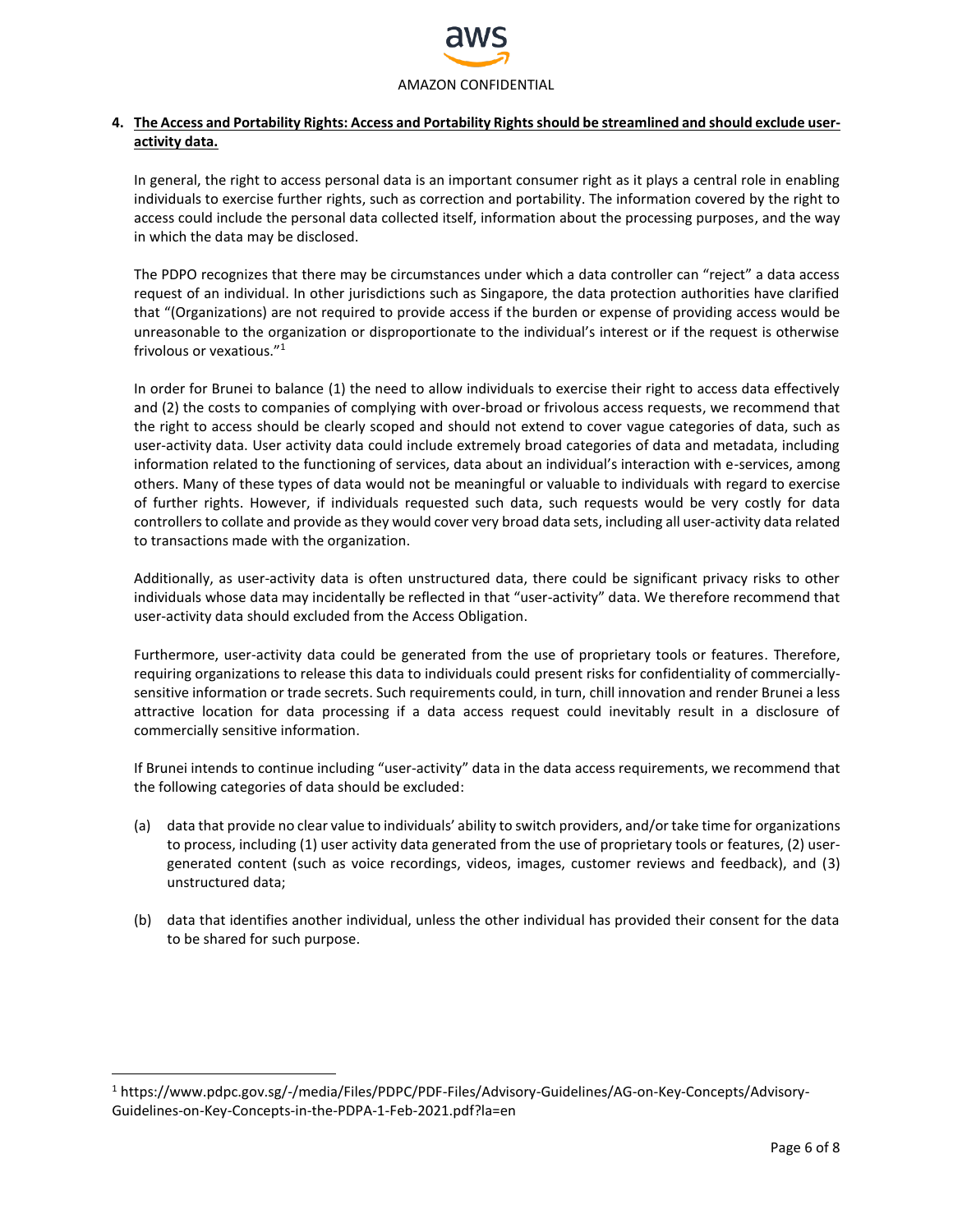# AMAZON CONFIDENTIAL

Separately, Section 5.6 of the PDPO repeatedly uses the term "applicable data" without clearly defining this term. We recommend that the PDPO should provide a clear definition of "applicable data," and that for the reasons articulated above, this definition should exclude "user activity."

Section 5.6.7 of the PDPO also states that a porting organization can disclose personal data about a third-party individual (T) to a receiving organization without T's consent if the data porting request is made in an individual's (P) personal or domestic capacity and relates to P's user activity data or user-provided data.

It is extremely onerous for the porting organization to review applicable data to determine whether transmitting applicable data about an individual (P) would transmit personal data about another individual (T), and if so, whether the data porting request is made in P's personal or domestic capacity. It is also not clear why there is a separate concept of "user activity data or "user-provided data" to qualify this request.

Instead, we propose that a porting organization may disclose personal data about T to a receiving organization without T's consent only if the data porting request from P satisfies any requirements prescribed. The proposed changes require porting organizations to only verify that the data porting request from P satisfies prescribed requirements. The prescribed requirements for the data porting request can include statements that the request is being made in P's personal or domestic capacity.

### **5. Definition of Personal Data: Anonymized data should be explicitly excluded from the scope of the PDPO.**

We generally support the proposed definition of "personal data." However, for clarity, we recommend that personal data that has been anonymized, such that a data subject cannot be re-identified from that data, should be explicitly excluded from the scope of "personal data" so that it does not fall within the scope of data protection legislation.

### **6. Exceptions from the Scope of Application: Data processors acting on behalf of public agencies should also be excluded from the scope of the PDPO.**

Section 3.5.1 of the PDPO specifically excludes public agencies, even as data controllers. If public agencies as data controllers are not subject to the PDPO, then data processers acting on behalf of such public agencies should also should not be not subject to the PDPO is because data processors do not have the same relationship with data subjects as data controller have. Data intermediaries/processors are therefore not typically in a position to make meaningful or independent decisions about the processing of personal data – rather, they implement decisions of the public agencies which are the data controllers. It is therefore inappropriate for processors to be held accountable to data subjects.

### **7. Territorial scope should extend only to data processors established within Brunei Darussalam**

Section 3.6 of the PDPO provides that PDPO applies to all private sector organizations that process personal data in Brunei Darussalam, regardless of whether they are formed or recognized under Brunei law or whether they are resident or have an office or place of business in Brunei Darussalam i.e. that the PDPO is extra-territorial.

Data protection laws should not be extra-territorial, as enforceability on foreign organizations will be challenging. In addition to enforceability challenges, extra-territorial privacy laws could create conflicting and overlapping data protection obligations that could make compliance both overly complicated and costly for these foreign organizations and would ultimately detract from privacy laws' aim of protecting personal data.

We recommend that the PDPO should only apply to data processing where: (1) the data subject is a resident of Brunei Darussalam when his/her/its personal data is processed (including when the data is collected, used, or disclosed); and (2) the data controller and/or entity processing the personal data is established within Brunei Darussalam. We suggest that the PDPO should target "residents" rather than "citizens" to ensure not only that